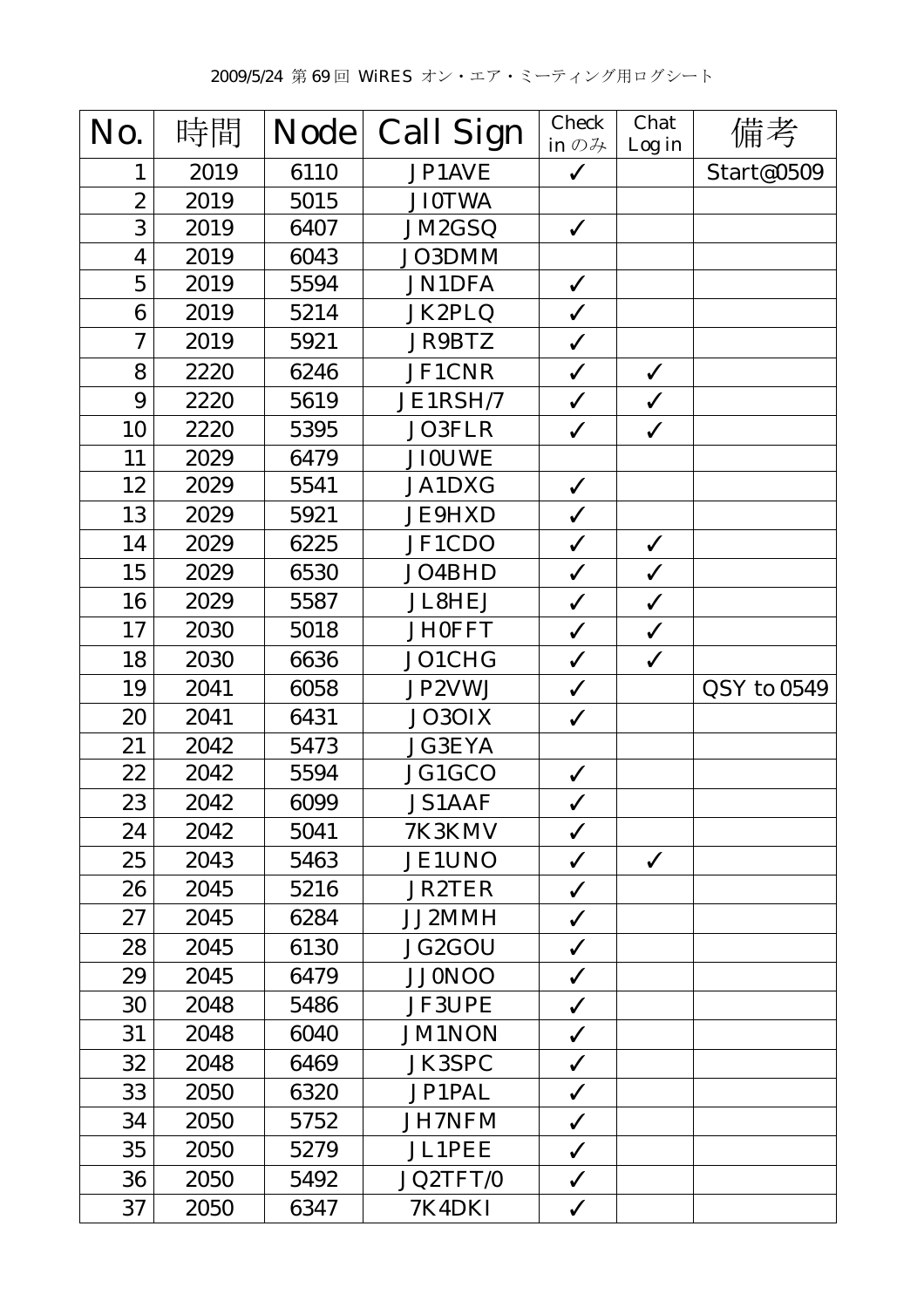| 38 | 2056 | 6629 | JF3PYJ        | $\checkmark$ |              |  |
|----|------|------|---------------|--------------|--------------|--|
| 39 | 2056 | 6774 | JO3SKO        | $\checkmark$ |              |  |
| 40 | 2056 | 6326 | JM1GED        | $\checkmark$ |              |  |
| 41 | 2059 | 5577 | <b>JA2PIT</b> | $\checkmark$ |              |  |
| 42 | 2059 | 5979 | <b>JA2OKX</b> | $\checkmark$ |              |  |
| 43 | 2059 | 5475 | JJ1FZF        | $\checkmark$ | $\checkmark$ |  |
| 44 | 2059 | 5691 | <b>JE6VDB</b> | $\checkmark$ | $\checkmark$ |  |
| 45 | 2059 | 5971 | JI1FPY        | $\checkmark$ | $\checkmark$ |  |
| 46 | 2059 | 6320 | <b>JH1SYW</b> | $\checkmark$ | $\checkmark$ |  |
| 47 | 2059 | 6362 | <b>JQ1RTA</b> | $\checkmark$ | $\checkmark$ |  |
| 48 | 2104 | 6114 | <b>JE1MQF</b> |              |              |  |
| 49 | 2104 | 6479 | JJ0MTX/0      |              |              |  |
| 50 | 2110 | 6210 | <b>JK3UWI</b> |              |              |  |
| 51 | 2116 | 5795 | <b>JJ2RON</b> |              |              |  |
| 52 | 2116 | 5837 | <b>JL1QXE</b> |              |              |  |
| 53 | 2116 | 5260 | <b>JS1CYI</b> |              |              |  |
| 54 | 2116 | 6536 | JH1PEX        | $\checkmark$ | $\checkmark$ |  |
| 55 | 2116 | 5470 | JF3AEP        | $\checkmark$ | $\checkmark$ |  |
| 56 | 2116 | 5026 | <b>JH0WYT</b> | $\checkmark$ | $\checkmark$ |  |
| 57 | 2130 | 6675 | <b>JF9MVB</b> | $\checkmark$ | $\checkmark$ |  |
| 58 | 2130 | 5497 | <b>JR3HFR</b> | $\checkmark$ | $\checkmark$ |  |
| 59 | 2138 | 5026 | <b>JJ0OBU</b> |              |              |  |
| 60 | 2138 | 5488 | JF2OWN/2      |              |              |  |
| 61 | 2139 | 6030 | <b>JA1LJF</b> | $\checkmark$ |              |  |
| 62 | 2139 | 6155 | JR1BPO/1      | $\checkmark$ |              |  |
| 63 | 2139 | 5563 | <b>JE9THN</b> | $\checkmark$ | $\checkmark$ |  |
| 64 | 2139 | 6491 | JO2AXB        | $\checkmark$ |              |  |
| 65 | 2145 | 6263 | JK3NRE/2      | $\checkmark$ |              |  |
| 66 | 2145 | 5562 | <b>JE3MXU</b> |              |              |  |
| 67 | 2145 | 6322 | 7N1KZJ        | $\checkmark$ |              |  |
| 68 | 2145 | 5736 | <b>JK7OSL</b> | $\checkmark$ |              |  |
| 69 | 2145 | 5564 | 7M1RUL        | $\checkmark$ | $\checkmark$ |  |
| 70 | 2146 | 5456 | JQ2SZC        | $\checkmark$ | $\checkmark$ |  |
| 71 | 2146 | 5456 | JQ2SZD        | $\checkmark$ | $\checkmark$ |  |
| 72 | 2146 | 6673 | JJ7XMC        | $\checkmark$ | $\checkmark$ |  |
| 73 | 2146 | 6384 | JL3BHQ        | $\checkmark$ | $\checkmark$ |  |
| 74 | 2146 | 5246 | <b>JN2SHT</b> | $\checkmark$ | $\checkmark$ |  |
| 75 | 2158 | 5008 | JR0LME/0      |              |              |  |
| 76 | 2158 | 6437 | <b>JE7XYU</b> | $\checkmark$ |              |  |